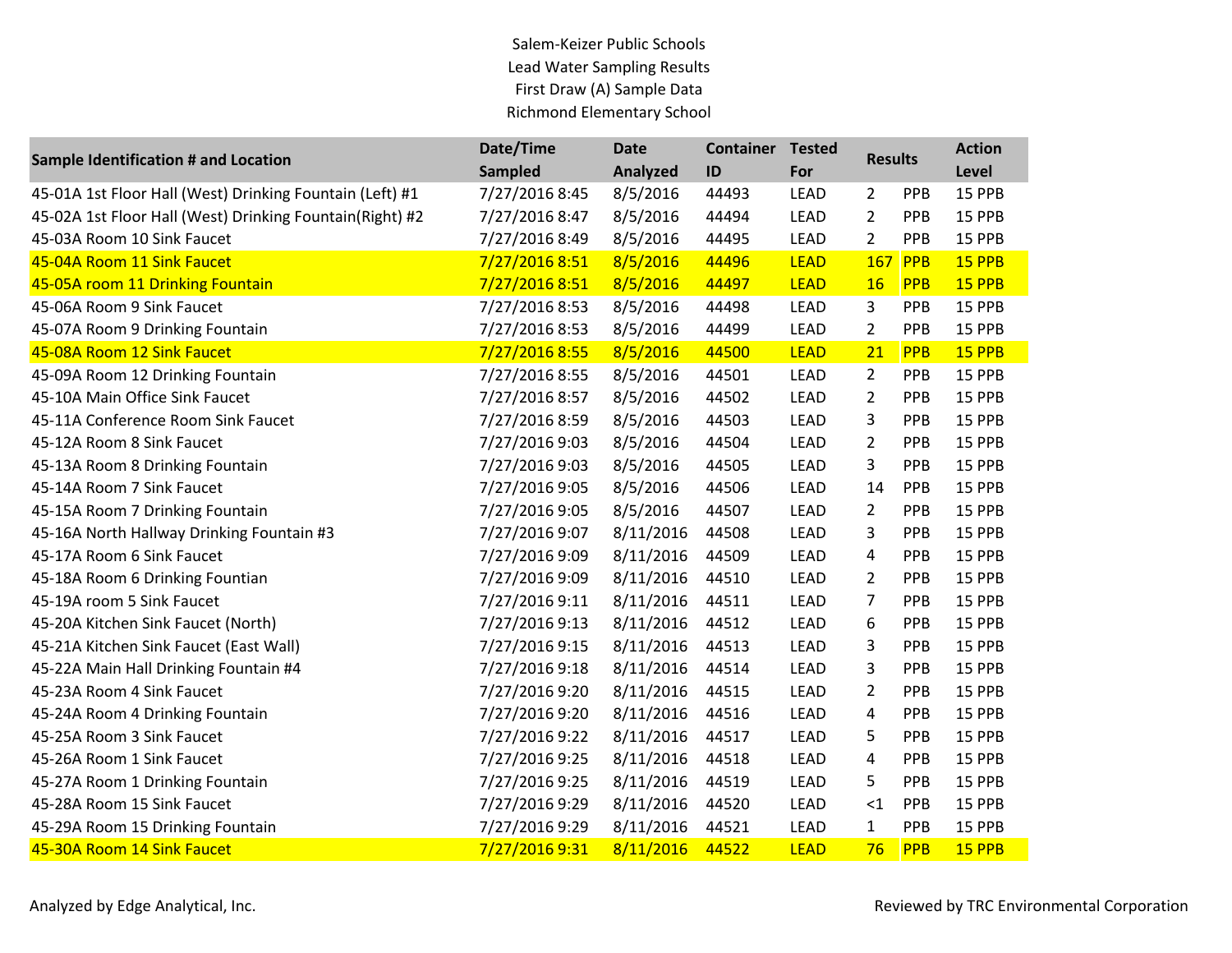Salem-Keizer Public Schools Lead Water Sampling Results First Draw (A) Sample Data Richmond Elementary School

| <b>Sample Identification # and Location</b> | Date/Time       | <b>Date</b> | <b>Container</b> | <b>Tested</b> | <b>Results</b> |            | <b>Action</b> |
|---------------------------------------------|-----------------|-------------|------------------|---------------|----------------|------------|---------------|
|                                             | <b>Sampled</b>  | Analyzed    | ID               | For           |                |            | <b>Level</b>  |
| 45-31A Room 14 Drinking Fountain            | 7/27/2016 9:31  | 8/11/2016   | 44523            | <b>LEAD</b>   | <u>21</u>      | <b>PPB</b> | 15 PPB        |
| 45-32A Staff Lounge Sink Faucet             | 7/27/2016 9:33  | 8/11/2016   | 44524            | <b>LEAD</b>   | 36             | <b>PPB</b> | 15 PPB        |
| 45-33A Staff Lounge Drinking Fountain       | 7/27/2016 9:33  | 8/11/2016   | 44525            | <b>LEAD</b>   | $\overline{2}$ | <b>PPB</b> | 15 PPB        |
| 45-34A Room 13 Sink Faucet                  | 7/27/2016 9:35  | 8/11/2016   | 44526            | <b>LEAD</b>   | 1              | <b>PPB</b> | 15 PPB        |
| 45-35A Room 13 Drinking Fountain            | 7/27/2016 9:35  | 8/11/2016   | 44527            | <b>LEAD</b>   | 3              | PPB        | 15 PPB        |
| 45-36A 2nd Floor Hall Drinking Fountain #5  | 7/27/2016 9:37  | 8/11/2016   | 44528            | <b>LEAD</b>   | 2              | <b>PPB</b> | 15 PPB        |
| 45-37A Room 16 Sink Faucet                  | 7/27/2016 9:39  | 8/11/2016   | 44529            | <b>LEAD</b>   | 2              | <b>PPB</b> | 15 PPB        |
| 45-38A Room 16 Drinking Fountain            | 7/27/2016 9:39  | 8/11/2016   | 44530            | <b>LEAD</b>   | $\mathbf{1}$   | <b>PPB</b> | 15 PPB        |
| 45-39A Room 20 Sink Faucet                  | 7/27/2016 9:44  | 8/11/2016   | 44531            | <b>LEAD</b>   | 11             | <b>PPB</b> | 15 PPB        |
| 45-40A Room 20 Drinking Fountain            | 7/27/2016 9:44  | 8/11/2016   | 44532            | LEAD          | 5              | <b>PPB</b> | 15 PPB        |
| 45-41A Room 19 Sink Faucet                  | 7/27/2016 9:46  | 8/11/2016   | 44533            | <b>LEAD</b>   | 24             | <b>PPB</b> | <b>15 PPB</b> |
| 45-42A Room 19 Drinking Fountain            | 7/27/2016 9:46  | 8/11/2016   | 44534            | <b>LEAD</b>   | 11             | <b>PPB</b> | 15 PPB        |
| 45-43A Book room Sink Faucet                | 7/27/2016 9:48  | 8/11/2016   | 44535            | <b>LEAD</b>   | ${<}1$         | <b>PPB</b> | 15 PPB        |
| 45-44A Room 17 Sink Faucet                  | 7/27/2016 9:50  | 8/11/2016   | 44536            | <b>LEAD</b>   | $\leq$ 1       | PPB        | 15 PPB        |
| 45-45A Room 17 Drinking Fountain            | 7/27/2016 9:50  | 8/11/2016   | 44537            | LEAD          | 3              | <b>PPB</b> | 15 PPB        |
| 45-46A Room 21 Sink Faucet                  | 7/27/2016 9:52  | 8/11/2016   | 44538            | <b>LEAD</b>   | 15             | <b>PPB</b> | 15 PPB        |
| 45-47A Room 21 Drinking Fountain            | 7/27/2016 9:52  | 8/11/2016   | 44539            | <b>LEAD</b>   | 3              | <b>PPB</b> | 15 PPB        |
| 45-48A 3rd floor hall Drinking Fountain #6  | 7/27/2016 9:54  | 8/12/2016   | 44540            | <b>LEAD</b>   | $\leq$ 1       | <b>PPB</b> | 15 PPB        |
| 45-49A Library Workroom Sink Faucet         | 7/27/2016 10:00 | 8/11/2016   | 44541            | <b>LEAD</b>   | 3              | <b>PPB</b> | 15 PPB        |
| 45-50A Library Drinking Fountain (Left)     | 7/27/2016 10:02 | 8/11/2016   | 44542            | <b>LEAD</b>   | $\leq$ 1       | PPB        | 15 PPB        |
| 45-51A Library Drinking Fountain (Right)    | 7/27/2016 10:03 | 8/11/2016   | 44543            | <b>LEAD</b>   | $\leq$ 1       | <b>PPB</b> | 15 PPB        |
| 45-52A Gymnasium Drinking Fountain          | 7/27/2016 10:20 | 8/11/2016   | 44544            | <b>LEAD</b>   | 3              | <b>PPB</b> | 15 PPB        |
| 45-53A Portable Room 23 Sink Faucet         | 7/27/2016 10:24 | 8/11/2016   | 44545            | <b>LEAD</b>   | $\mathbf{1}$   | <b>PPB</b> | 15 PPB        |

EPA Action Level for Lead in Schools is 20 PPB

**SKPS Action Level for Lead is 15 PPB**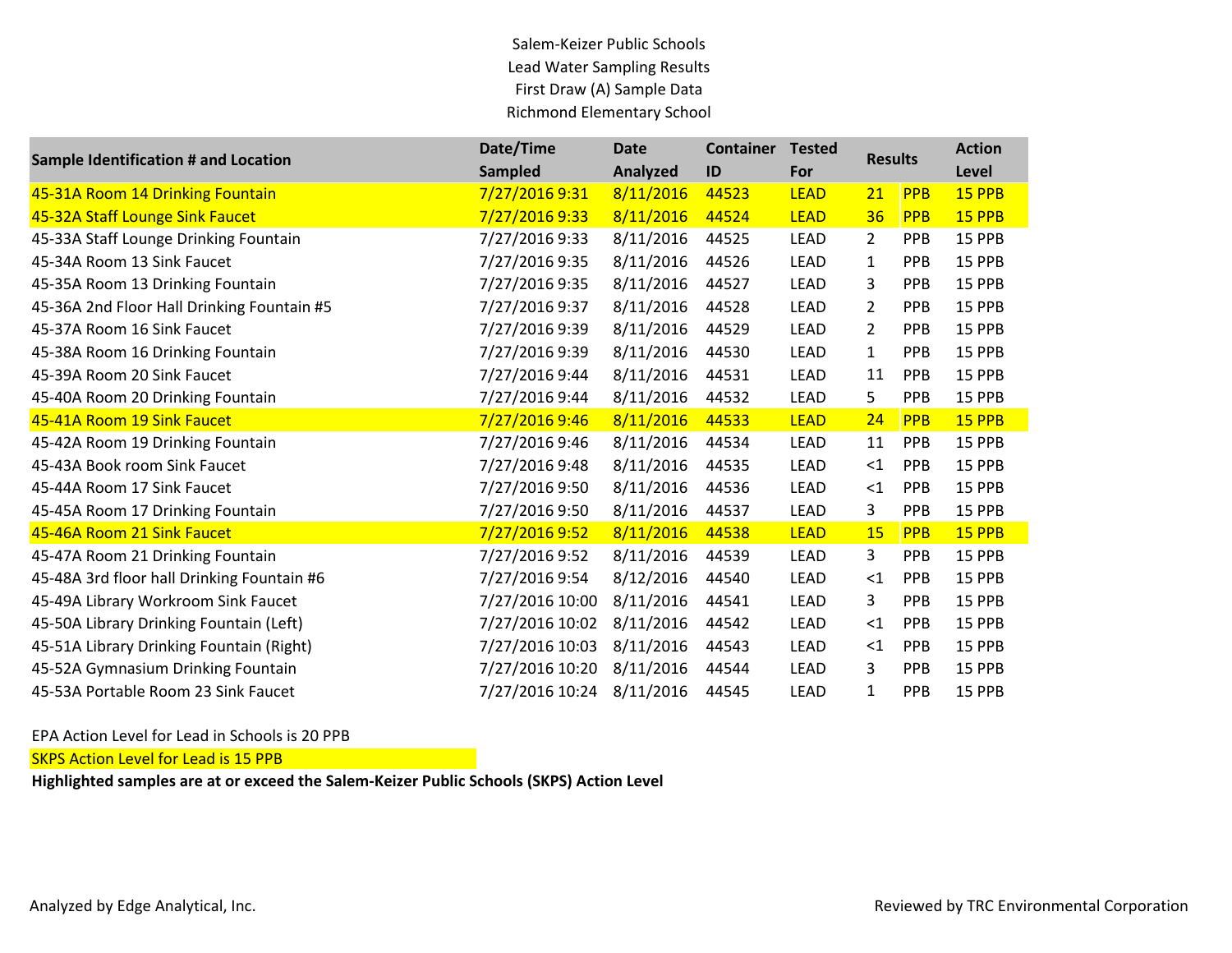## Salem-Keizer Public Schools Lead Water Sampling Results Flushed (B) Sample Data Richmond Elementary School

| <b>Sample Identification # and Location</b> | Date/Time      | Date     | <b>Container</b> | <b>Tested</b><br><b>Results</b> |    |            | <b>Action</b> |
|---------------------------------------------|----------------|----------|------------------|---------------------------------|----|------------|---------------|
|                                             | <b>Sampled</b> | Analyzed | ID               | For                             |    |            | Level         |
| 45-04B Room 11 Sink Faucet                  | 7/27/2016 8:52 | 9/6/2016 | 53415            | <b>LEAD</b>                     | 8  | <b>PPB</b> | <b>15 PPB</b> |
| 45-05B Room 11 Drinking Fountain            | 7/27/2016 8:52 | 9/6/2016 | 53416            | LEAD                            | 9  | <b>PPB</b> | <b>15 PPB</b> |
| 45-08B Room 12 Sink Faucet                  | 7/27/2016 8:56 | 9/6/2016 | 53417            | <b>LEAD</b>                     | 3  | <b>PPB</b> | <b>15 PPB</b> |
| 45-30B Room 14 Sink Faucet                  | 7/27/2016 9:32 | 9/6/2016 | 53418            | <b>LEAD</b>                     | 11 | <b>PPB</b> | <b>15 PPB</b> |
| 45-31B Room 14 Drinking Fountain            | 7/27/2016 9:32 | 9/6/2016 | 53419            | <b>LEAD</b>                     | 10 | <b>PPB</b> | <b>15 PPB</b> |
| 45-32B Staff Lounge Sink Faucet             | 7/27/2016 9:34 | 9/6/2016 | 53420            | <b>LEAD</b>                     |    | <b>PPB</b> | <b>15 PPB</b> |
| 45-41B Room 19 Sink Faucet                  | 7/27/2016 9:47 | 9/6/2016 | 53421            | <b>LEAD</b>                     | 3  | <b>PPB</b> | <b>15 PPB</b> |
| 45-46B Room 21 Sink Faucet                  | 7/27/2016 9:53 | 9/6/2016 | 53422            | LEAD                            |    | <b>PPB</b> | <b>15 PPB</b> |

EPA Action Level for Lead in Schools is 20 PPB

**SKPS Action Level for Lead is 15 PPB**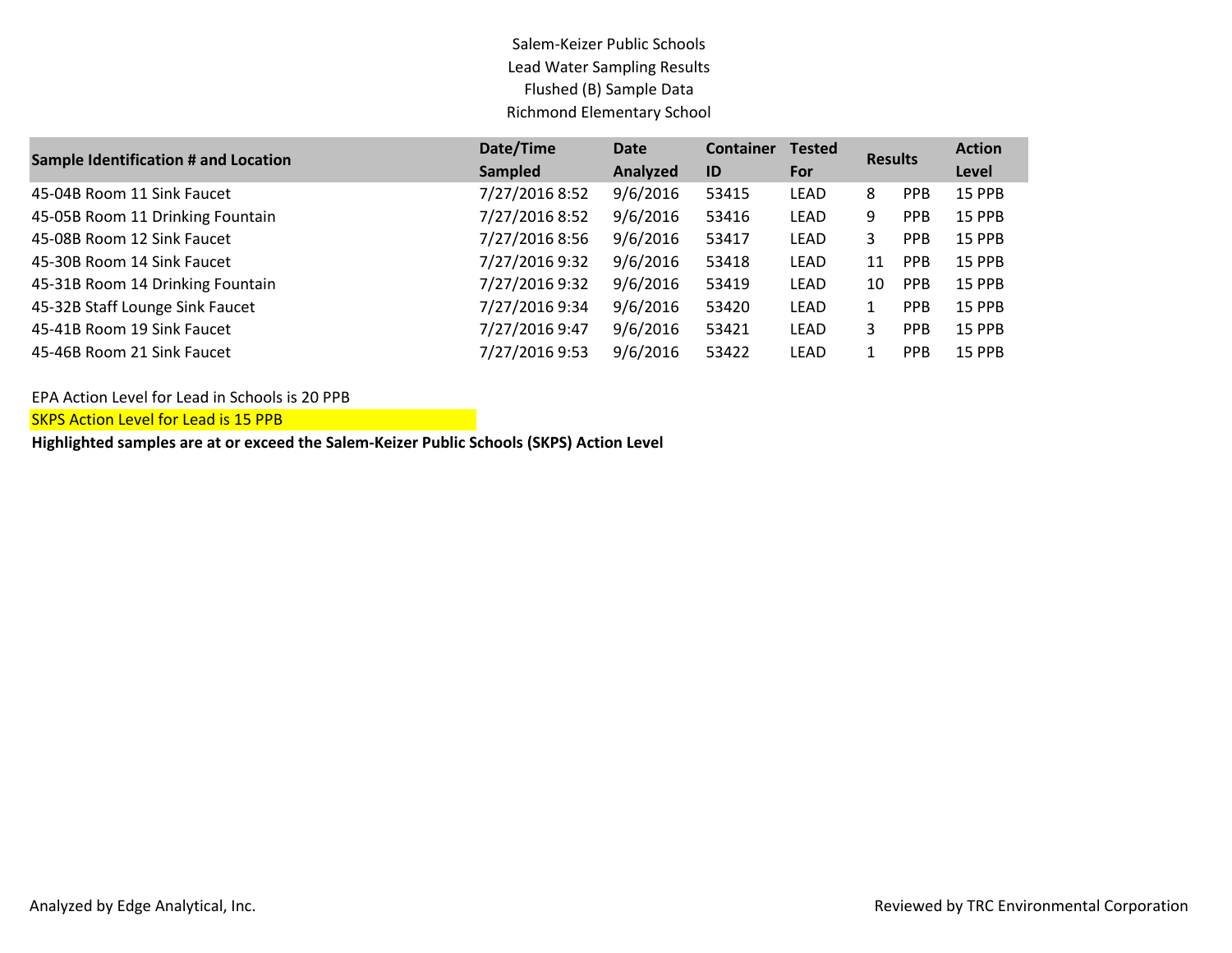Salem-Keizer Public Schools Lead Water Sampling Results First Draw (C) Sample Data Richmond Elementary School

| <b>Sample Identification # and Location</b> | Date/Time<br>Sampled | Date Analyzed Container ID |       | <b>Tested</b><br><b>For</b> | <b>Results</b> |            | <b>Action</b><br>Level |
|---------------------------------------------|----------------------|----------------------------|-------|-----------------------------|----------------|------------|------------------------|
| 045-04C Room 11 Sink Faucet                 | 9/23/2016 5:33       | 9/26/2016                  | 58315 | <b>LEAD</b>                 |                |            | 158 PPB 15 PPB         |
| 045-05C Room 11 Drinking Fountain           | 9/23/2016 5:33       | 9/26/2016                  | 58316 | LEAD                        | 6              |            | PPB 15 PPB             |
| 045-08C Room 12 Sink Faucet                 | 9/23/2016 5:36       | 9/26/2016                  | 58317 | <b>LEAD</b>                 | 69             |            | PPB 15 PPB             |
| 045-30C Room 14 Sink Faucet                 | 9/23/2016 5:39       | 9/26/2016                  | 58318 | <b>LEAD</b>                 | 76             | <b>PPB</b> | $15$ PPB               |
| 045-31C Room 14 Drinking Fountain           | 9/23/2016 5:39       | 9/26/2016                  | 58319 | <b>LEAD</b>                 | 12             | <b>PPB</b> | <b>15 PPB</b>          |
| 045-32C Staff Lounge Sink Faucet            | 9/23/2016 5:42       | 9/26/2016                  | 58320 | <b>LEAD</b>                 | 15             | <b>PPB</b> | $15$ PPB               |
| 045-41C Room 19 Sink Faucet                 | 9/23/2016 5:45       | 9/26/2016                  | 58321 | <b>LEAD</b>                 | 9              | <b>PPB</b> | 15 PPB                 |
| 045-46C Room 21 Sink Faucet                 | 9/23/2016 5:47       | 9/26/2016                  | 58322 | LEAD                        | 6              | PPB.       | <b>15 PPB</b>          |

EPA Action Level for Lead in Schools is 20 PPB

**SKPS Action Level for Lead is 15 PPB**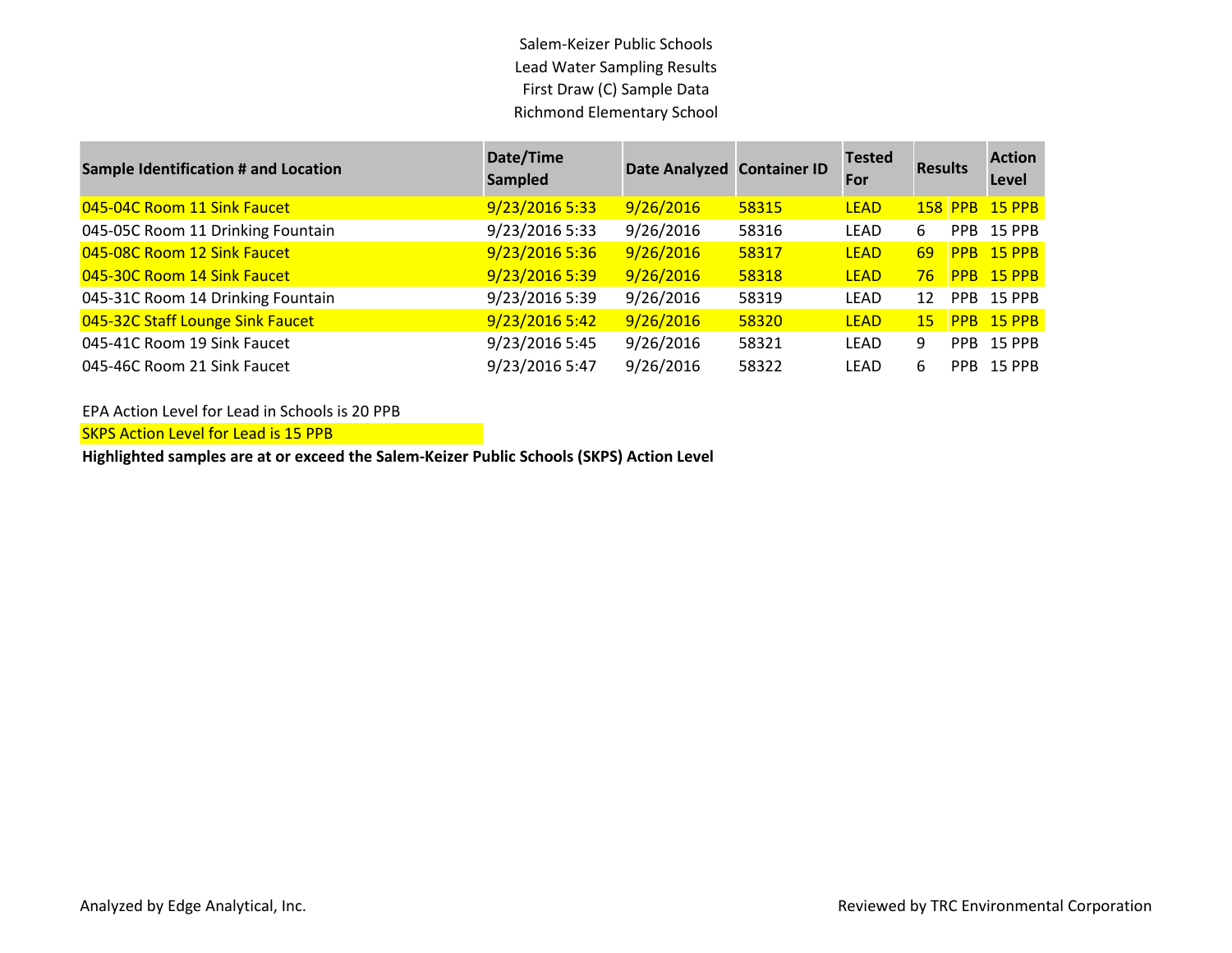Salem-Keizer Public Schools Lead Water Sampling Results First Draw (E) Sample Data Richmond Elementary School

| <b>Sample Identification # and Location</b> | Date/Time<br><b>Sampled</b> | Date Analyzed Container ID |       | <b>Tested</b><br>For | <b>Results</b>  |  | <b>Action</b><br>Level |
|---------------------------------------------|-----------------------------|----------------------------|-------|----------------------|-----------------|--|------------------------|
| 045-04E Room 11 Sink Faucet                 | 4/6/2017 6:47               | 4/11/2017                  | 18164 | <b>LEAD</b>          |                 |  | <b>234 PPB 15 PPB</b>  |
| 045-08E Room 12 Sink Faucet                 | 4/6/2017 6:49               | 4/11/2017                  | 18165 | <b>LEAD</b>          | 17.             |  | <b>PPB 15 PPB</b>      |
| 045-30E Room 14 Sink Faucet                 | 4/6/2017 6:52               | 4/11/2017                  | 18166 | <b>LFAD</b>          | 83 <sup>1</sup> |  | <b>PPB 15 PPB</b>      |
| 045-32E Staff Lounge Sink Faucet            | 4/6/2017 6:55               | 4/11/2017                  | 18167 | <b>LFAD</b>          | 45.             |  | PPB 15 PPB             |

EPA Action Level for Lead in Schools is 20 PPB

SKPS Action Level for Lead is 15 PPB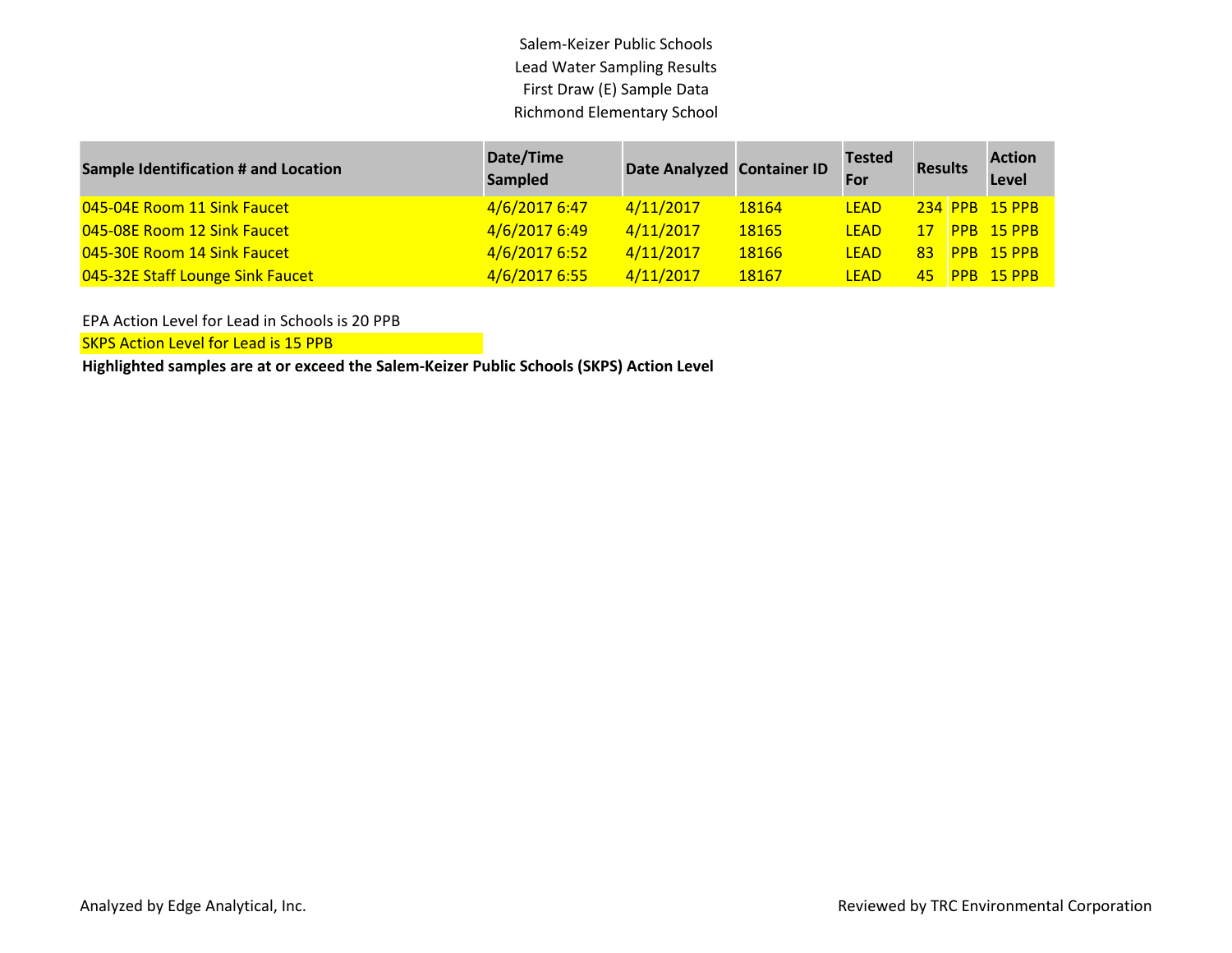Salem-Keizer Public Schools Lead Water Sampling Results First Draw (G) Sample Data Richmond Elementary School

| <b>Sample Identification # and Location</b> | <b>Date/Time Sampled</b>    | Date Analyzed Container ID |     | <b>Tested</b><br>For | <b>Results</b> | <b>Action</b><br>Level |
|---------------------------------------------|-----------------------------|----------------------------|-----|----------------------|----------------|------------------------|
| 045-30G Room 14 Sink Faucet                 | 1/5/2018 8:05:00AM 1/8/2018 |                            | 905 | LFAD                 |                | $<$ 1 PPB 15 PPB       |
| 045-32G Staff Lounge Sink Faucet            | 1/5/2018 8:07:00AM 1/8/2018 |                            | 905 | LFAD                 |                | PPB 15 PPB             |

EPA Action Level for Lead in Schools is 20 PPB

SKPS Action Level for Lead is 15 PPB